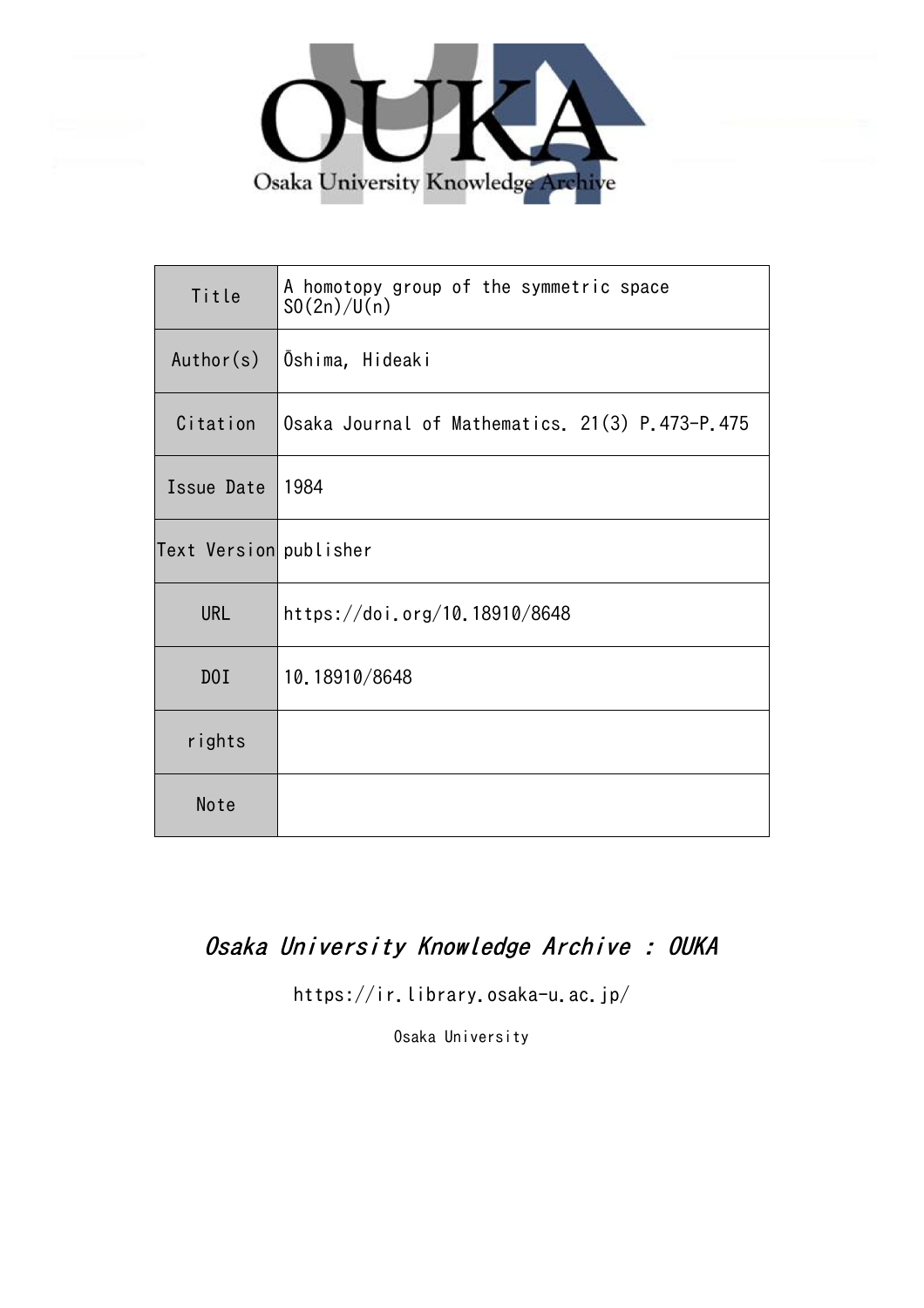Oshima, H. Osaka J. Math. 21 (1984), 473-475

## **A HOMOTOPY GROUP OF THE SYMMETRIC SPACE SO(2n)/U(n)**

## HIDEAKI OSHIMA

(Received February 1, 1983)

In [1] B. Harris calculated some homotopy groups of the symmetric space  $T_n = SO(2n)/U(n)$ . He determined  $\pi_{2n+r}(\Gamma_n)$  for  $-1 \le r \le 1$  and for  $r = 3$ ,  $n\equiv 0 \pmod{4}$  except for  $r=1$ ,  $n\equiv 2 \pmod{4}$ . For the last case he made a group extension

n  
sion  

$$
(1) \qquad \qquad 0 \to Z_2 \to \pi_{2n+1}(\Gamma_n) \to Z_{n!/2} \to 0
$$

from the homotopy exact sequence of the fibration  $\Gamma_n \to \Gamma_{n+1} \to S^{2n}$ . . The purpose of this note is to show that this extension splits.

**Theorem.**  $\pi_{2n+1}(\Gamma_n) = Z_2 \oplus Z_{n!/2}$  *if*  $n \equiv 2 \pmod{4}$ .

Proof. If  $n=2$ , then the conclusion is obvious, by (1). Thus we will always assume that  $n \equiv 2 \pmod{4}$  and  $n \ge 6$ .

The rotation group *SO(m)* and the unitary group *U(m)* are embedded, respectively, in  $SO(m+1)$  and  $U(m+1)$  as the upper left hand blocks. We embed  $U(m)$  in  $SO(2m)$  as the subset of matrices consisting of  $2 \times 2$  blocks

$$
\begin{pmatrix} a & b \\ -b & a \end{pmatrix}.
$$

The natural map *SO(2n—l)/U(n~l)^ SO(2n)IU(n)=Γ<sup>Λ</sup>* is a homeomorphίsm and will be used to identify these spaces. The inclusion map  $SO(2n-2) \rightarrow$  $SO(2n-1)$  then induces a map between the fibrations:

$$
U(n-1) = U(n-1)
$$
  
\n
$$
\downarrow j
$$
  
\n
$$
SO(2n-2) \rightarrow SO(2n-1)
$$
  
\n
$$
\downarrow \qquad \downarrow p
$$
  
\n
$$
\Gamma_{n-1} \rightarrow \Gamma_n.
$$

Applying the homotopy functor  $\pi_*(-)$  to this, we obtain a commutative diagram with exact columns: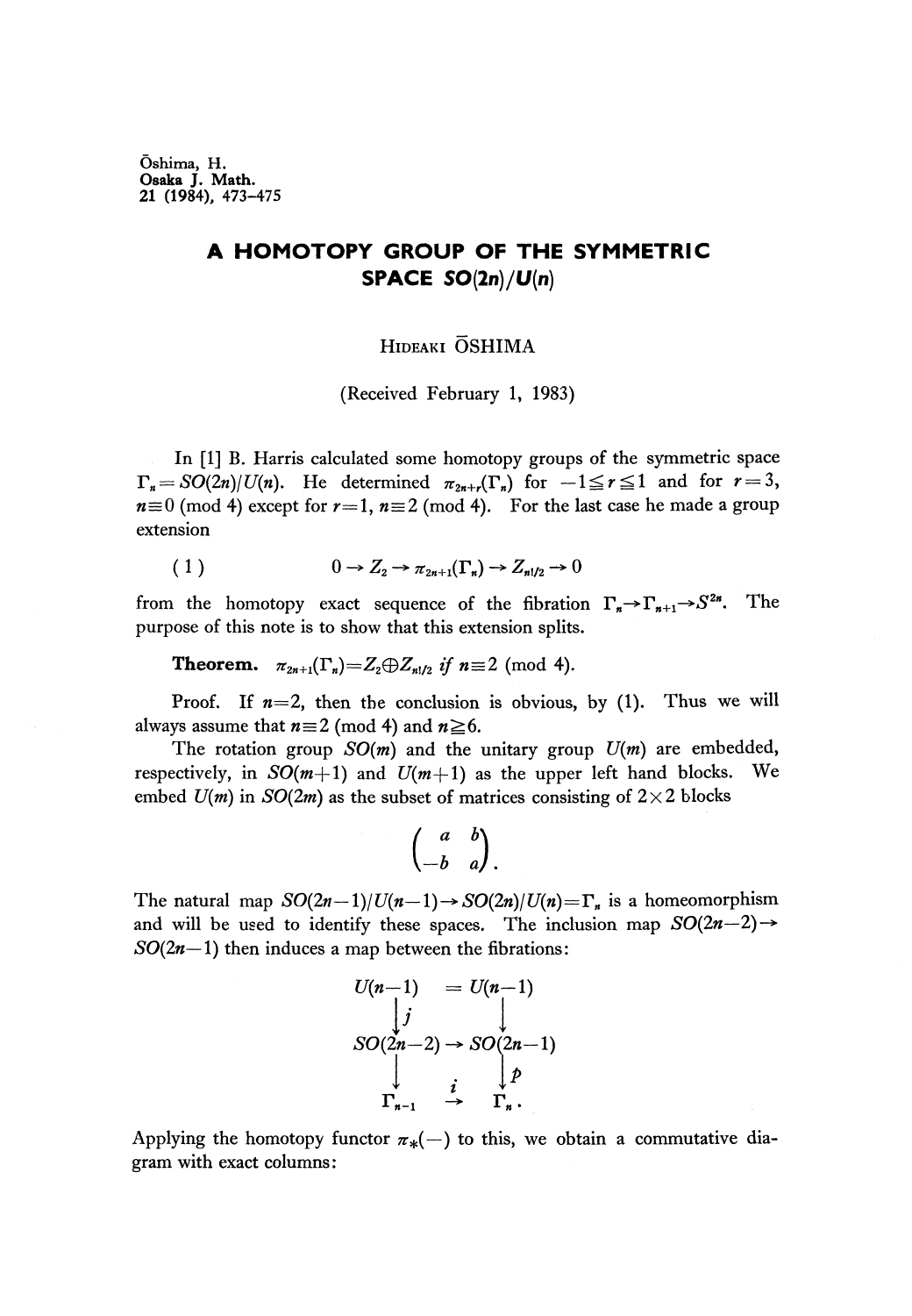$474$  H. Oshima

$$
\pi_{2n+1}(\Gamma_{n-1}) \xrightarrow{i_{*}} \pi_{2n+1}(\Gamma_{n})
$$
\n
$$
\pi_{2n}(U(n-1)) = \pi_{2n}(U(n-1))
$$
\n
$$
\pi_{2n}(SO(2n-2)) \to \pi_{2n}(SO(2n-1))
$$
\n
$$
\pi_{2n}(\Gamma_{n-1}) \xrightarrow{\qquad \qquad } \pi_{2n}(\Gamma_{n})
$$
\n
$$
\pi_{2n-1}(U(n-1)) = \pi_{2n-1}(U(n-1)) .
$$

We already know all the groups except *π2n+l(T<sup>n</sup> )* in the above diagram, as follows:

- $(2)$   $\pi_{2n+1}(\Gamma_{n-1}) = Z_{n!(24,n-2)/48}$ *, by* (8.2) of [2];
- ( 3 )  $\pi_{2n}(U(n-1)) = Z_{n!/2}$ , by Lemma 1.6 of [3];
- $(4)$   $\pi_{2n}(SO(2n-2))=Z_{12}$ *, by* [3];
- $(5)$   $\pi_{2n}(SO(2n-1))=Z_2$ , by [3]
- (6)  $\pi_{2n}(\Gamma_{n-1}) = Z_{(24,n-2)/2}$ , by (6.2) of [2];
- $(7)$   $\pi_{2n}(\Gamma_n)=Z_2$ , by [1];
- $(8)$   $\pi_{2n-1}(U(n-1))=0$ , by Lemma 1.4 of [3].

Here  $(a, b)$  denotes the greatest common divisor of a and b.

We use the following notations. For a finite abelian group  $G, G_{\epsilon\vartheta}$  and *God* denote the 2-primary and the odd components of G, respectively. For a homomorphism  $\hat{f}$ :  $G \rightarrow H$ ,  $f_{e\hat{v}}$ :  $G_{e\hat{v}} \rightarrow H_{e\hat{v}}$  and  $f_{od}$ :  $G_{od} \rightarrow H_{od}$  are the restrictions of  $f$  to the appropriate busgroups.

By (5), (7) and (8),  $p_*$  is an isomorphism, so  $\Delta$  is an epimorphism. It follows that *Δod* is an isomorphism, from (1) and (3), and that (1) splits if and only if  $\Delta$  has a right inverse. Therefore (1) splits if and only if  $\Delta_{e\theta}$  has a right inverse.

Let  $n \equiv 2 \pmod{8}$ . By (4), (6) and (8), the image of  $j_*, \text{Image}(j_*)$ , is  $Z_3$ or 0, so  $\partial_{\epsilon v}$  is an epimorphism. Hence  $\partial_{\epsilon v}$  is an isomorphism, by (2) and (3). It follows that  $(i_*)_{e\nu} \partial_{e\nu}^{-1}$  is a right inverse of  $\Delta_{e\nu}$ , so that (1) splits.

Let  $n \equiv 6 \pmod{8}$ . By (4), (6) and (8),  $(Image(j_*)_{ev} = Z_2$ . Hence, by (2) and (3), we have a commutative diagram with exact columns:

$$
(Z_{n!/2})_{ev} \xrightarrow{(\tilde{t}_{\ast})_{ev}} (\pi_{2n+1}(\Gamma_n))_{ev} \n\downarrow^{\partial_{ev}} \qquad \qquad \downarrow^{\Delta_{ev}} \n(Z_{n!/2})_{ev} = (Z_{n!/2})_{ev} \n\downarrow^{\vee} \nZ_2 \qquad \qquad 0 .
$$